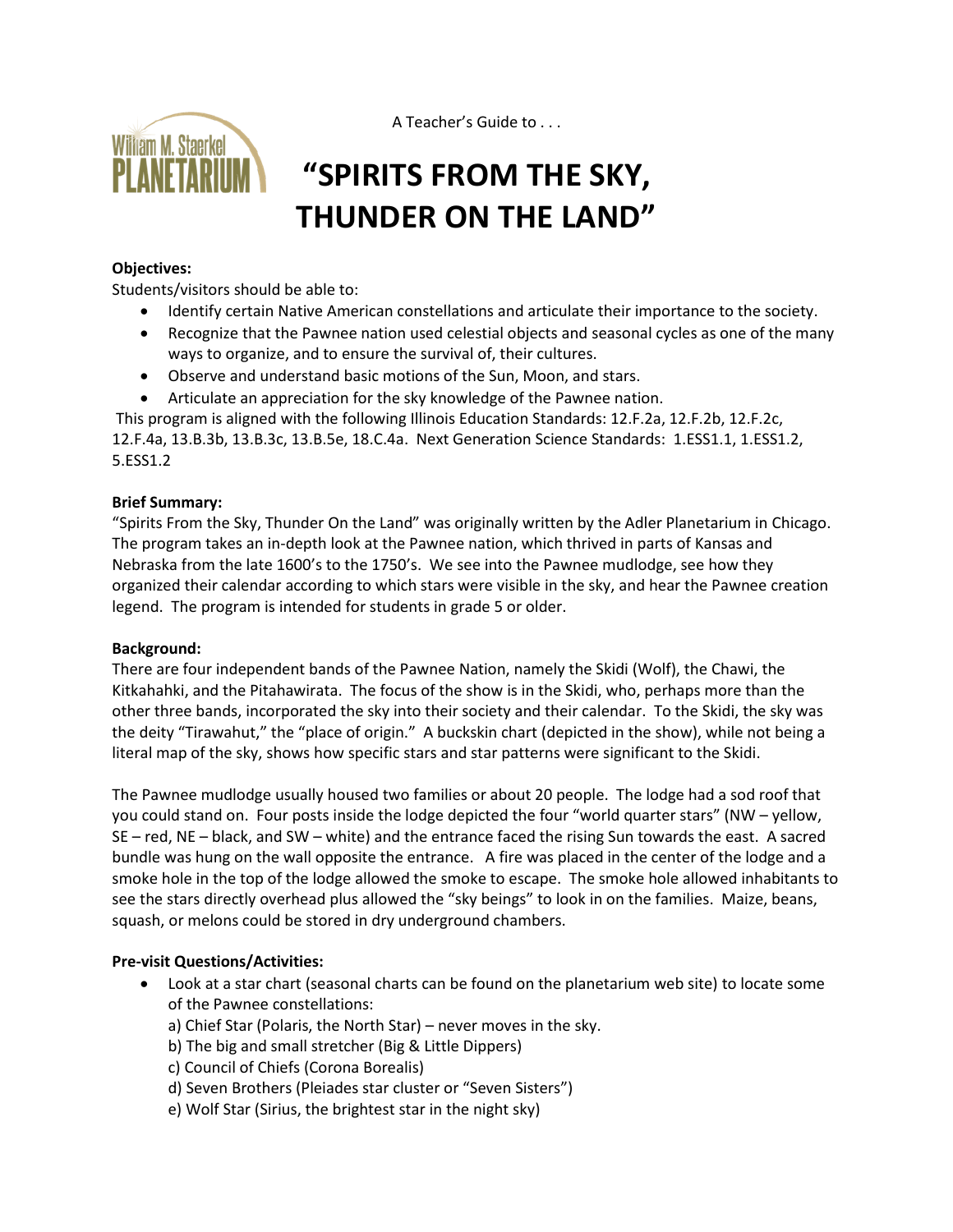f) Swimming Ducks (two stinger stars in tail of Scorpius) g) Rabbit (Cassiopeia) h) Bobcat (every star in the sky!) i) Pathway of Departed Spirits (Milky Way)

- Discuss what sorts of rituals, traditions or habits we have today. Which holidays do we celebrate and how and why do we celebrate? How is the calendar configured? Do these rituals differ from place to place? Ask relatives about how holidays/traditions have changed over time.
- Use the web sites below to create a bulletin board on the Pawnee Nation. Where did they live? What did that eat? Were they hunters?

## **Post-visit Questions/Activities:**

- Using a template provided by the planetarium, duplicate and construct "star wheels" for everyone in the class. Locate the Council of Chiefs and the Seven Brothers. Note how when one is rising in the east, the other is setting in the west (they stars are about 180-degrees apart in the sky). Discuss how this can be used as a calendar. Using the star wheel, during what date(s) are these star patterns near straight up during sunset? How about sunrise?
- Try modeling the Pawnee mudlodge using either sticks or tongue depressors. Include the smoke hole and an entrance that faces east. Try to locate some of the objects discussed in the show in the real sky, such as the Pleiades star cluster, the Big Dipper, Polaris, and Corona Borealis. The planetarium can provide a seasonal star chart plus public libraries have books that contain star charts.
- Visit the Spurlock Museum on the University of Illinois campus and tour the Laubin Gallery of Native American Cultures. A virtual tour is available at: http://www.spurlock.illinois.edu/
- Discuss what the chief meant when he said that all Pawnee "came from the stars." Does that conflict or agree with current scientific thinking?

## **Internet & Print Resources:**

*"Stars of the First People: Native American Star Myths and Constellations"* by Dorcas S. Miller, Pruett Publishing Company, Boulder, CO. 1997. ISBN: 0-87108-858-4. The Skidi star chart is depicted in the book. Note: May be out of print.

*"When Stars Came Down to Earth: Cosmology of the Skidi Pawnee Indians of North America"* by Von Del Chamberlain (a former planetarium director). Ballena Press Anthropological Papers. October, 1982

"Native Peoples" magazine (with featured articles): http://www.nativepeoples.com/ National Museum of the American Indian: http://www.nmai.si.edu/ The Pawnee Nation homepage: http://www.pawneenation.org/ Pawnee cosmology: http://what-when-how.com/ancient-astronomy/pawnee-cosmology/ and http://www.angelfire.com/md3/metis/st1.html and http://www.windows2universe.org/the\_universe/uts/pawnee.html Pawnee Indian State Historic Site: http://www.kshs.org/pawnee\_indian Native American stories & myths: http://starryskies.com/Artshtml/dln/5-97/native.myths.html and http://www.wwu.edu/depts/skywise/legends.html and http://www.kstrom.net/isk/stars/starmenu.html and http://www.angelfire.com/ca/Indian/stories.html Native American culture: http://www.ewebtribe.com/NACulture/